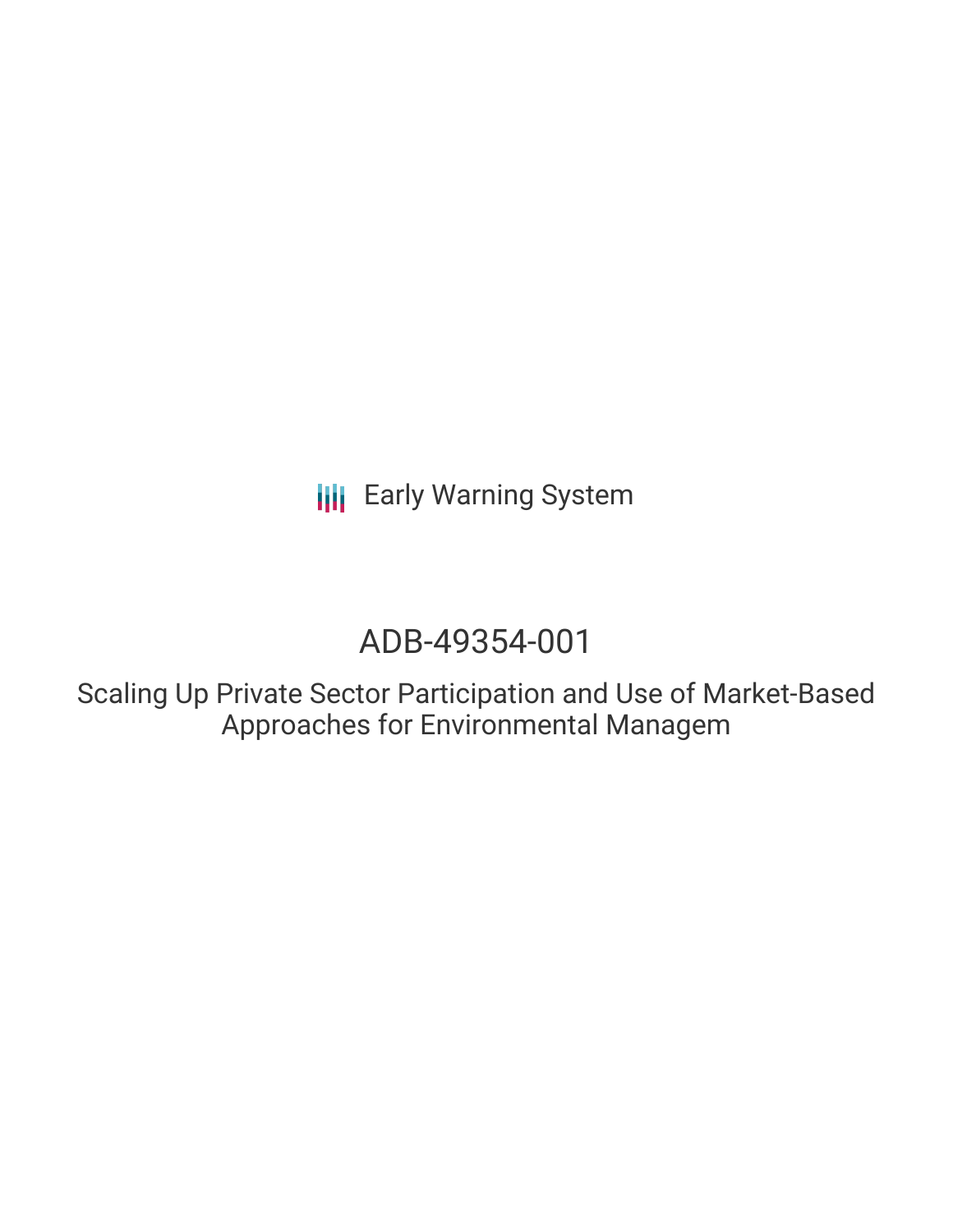

### Early Warning System ADB-49354-001

Scaling Up Private Sector Participation and Use of Market-Based Approaches for Environmental Managam

#### **Quick Facts**

| <b>Financial Institutions</b>  | Asian Development Bank (ADB) |
|--------------------------------|------------------------------|
| <b>Status</b>                  | Approved                     |
| <b>Bank Risk Rating</b>        | B                            |
| <b>Voting Date</b>             | 2016-04-12                   |
| <b>Sectors</b>                 | Agriculture and Forestry     |
| <b>Investment Amount (USD)</b> | $$1.50$ million              |
| <b>Project Cost (USD)</b>      | $$1.50$ million              |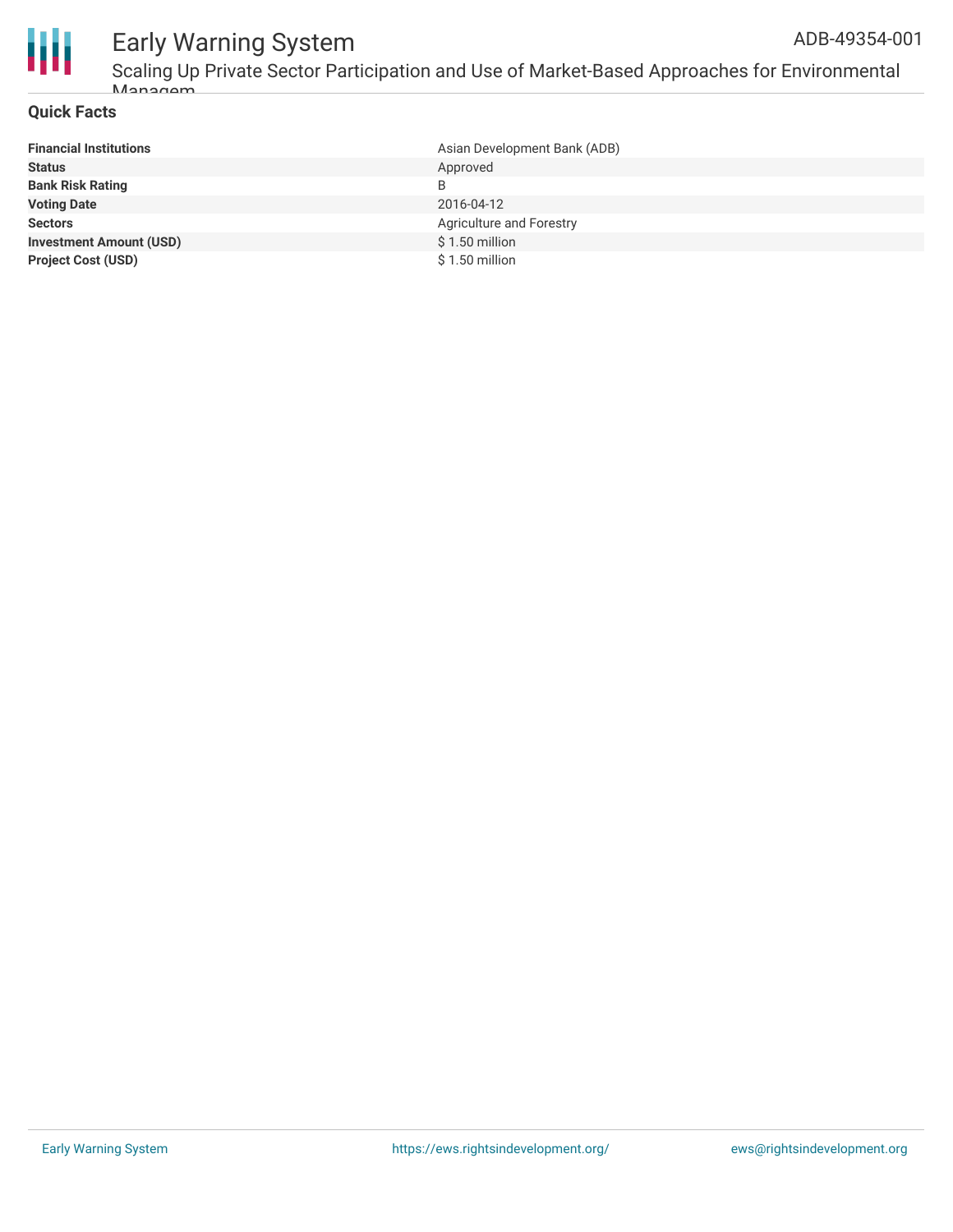

#### Early Warning System Scaling Up Private Sector Participation and Use of Market-Based Approaches for Environmental Managam ADB-49354-001

#### **Project Description**

The Technical Assistance (TA) is consistent with the priorities under Strategy 2020, the MTR priorities and the Environment Operational Directions, 2013-2020, specifically with the objectives relating to strengthening environmental governance, institutions and management capacity. It will also support sustainable development goals supporting environmental management under the 2030 Agenda for Sustainable Development approved by the UNGA in September 2015.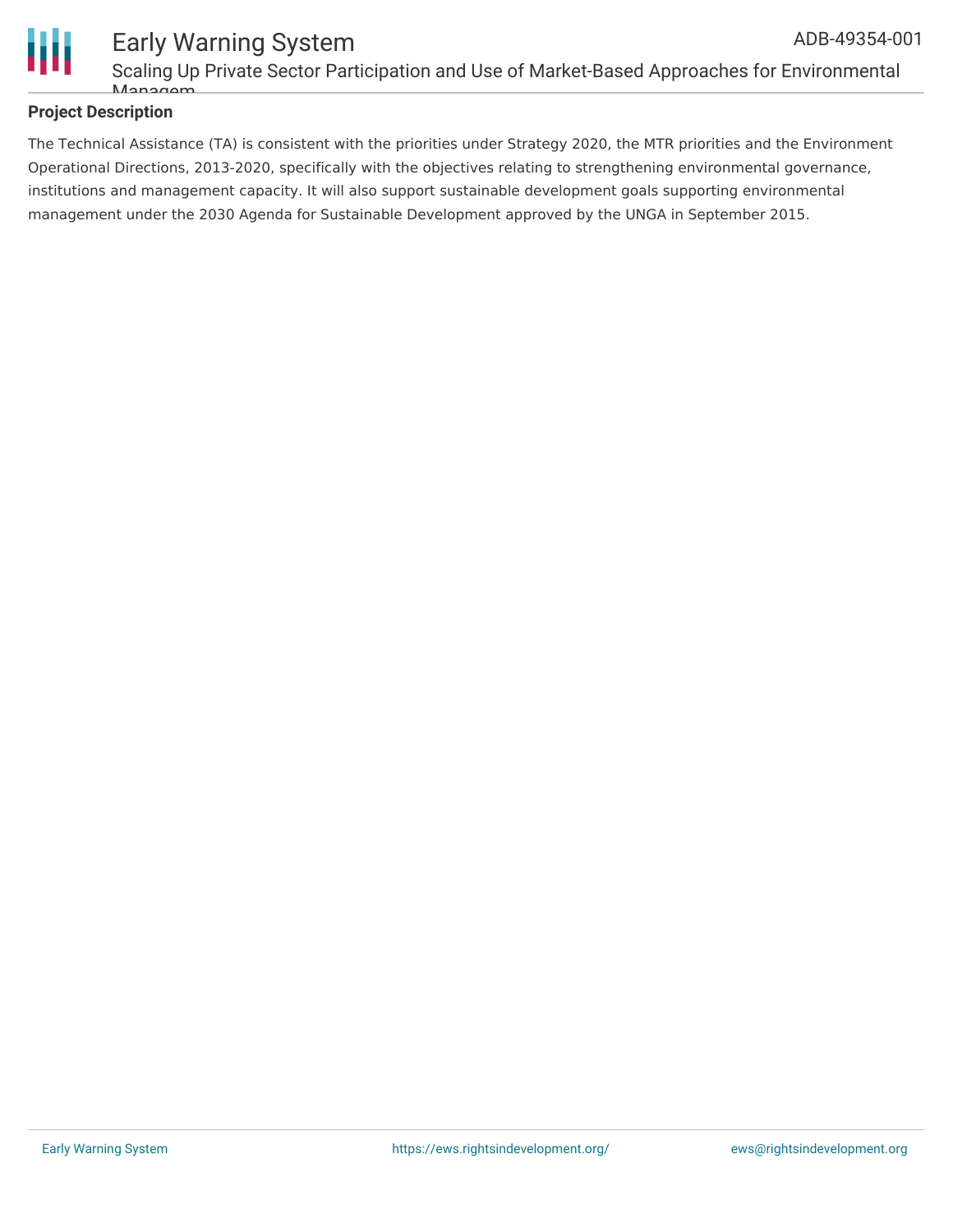

## Early Warning System

Scaling Up Private Sector Participation and Use of Market-Based Approaches for Environmental Managam

#### **Investment Description**

Asian Development Bank (ADB)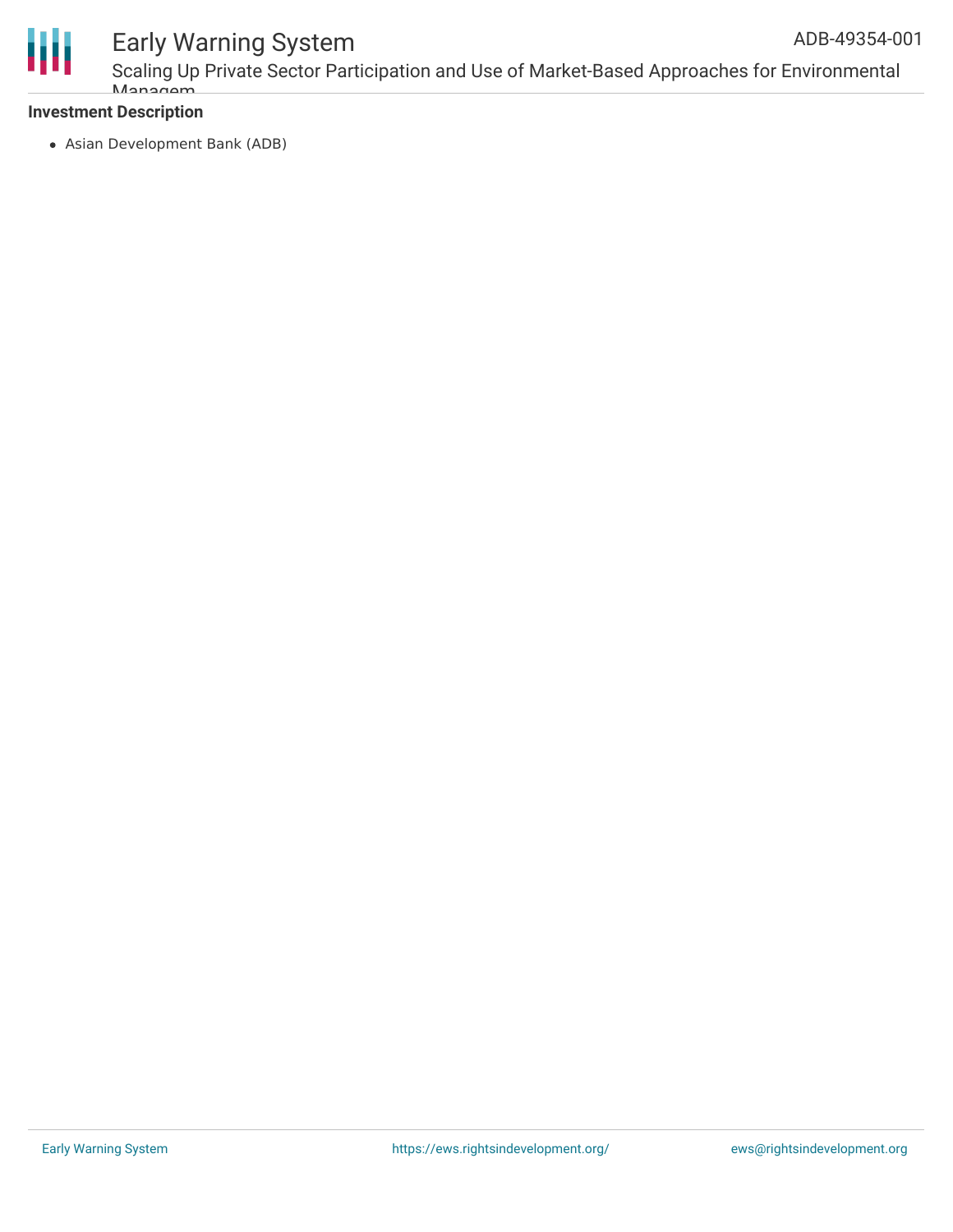

### Early Warning System

Scaling Up Private Sector Participation and Use of Market-Based Approaches for Environmental Managan

#### **Contact Information**

Asian Development Bank Daniele Ponzi dponzi@adb.org 6 ADB Avenue, Mandaluyong City 1550, Philippines

#### ACCOUNTABILITY MECHANISM OF ADB

The Accountability Mechanism is an independent complaint mechanism and fact-finding body for people who believe they are likely to be, or have been, adversely affected by an Asian Development Bank-financed project. If you submit a complaint to the Accountability Mechanism, they may investigate to assess whether the Asian Development Bank is following its own policies and procedures for preventing harm to people or the environment. You can learn more about the Accountability Mechanism and how to file a complaint at: http://www.adb.org/site/accountability-mechanism/main